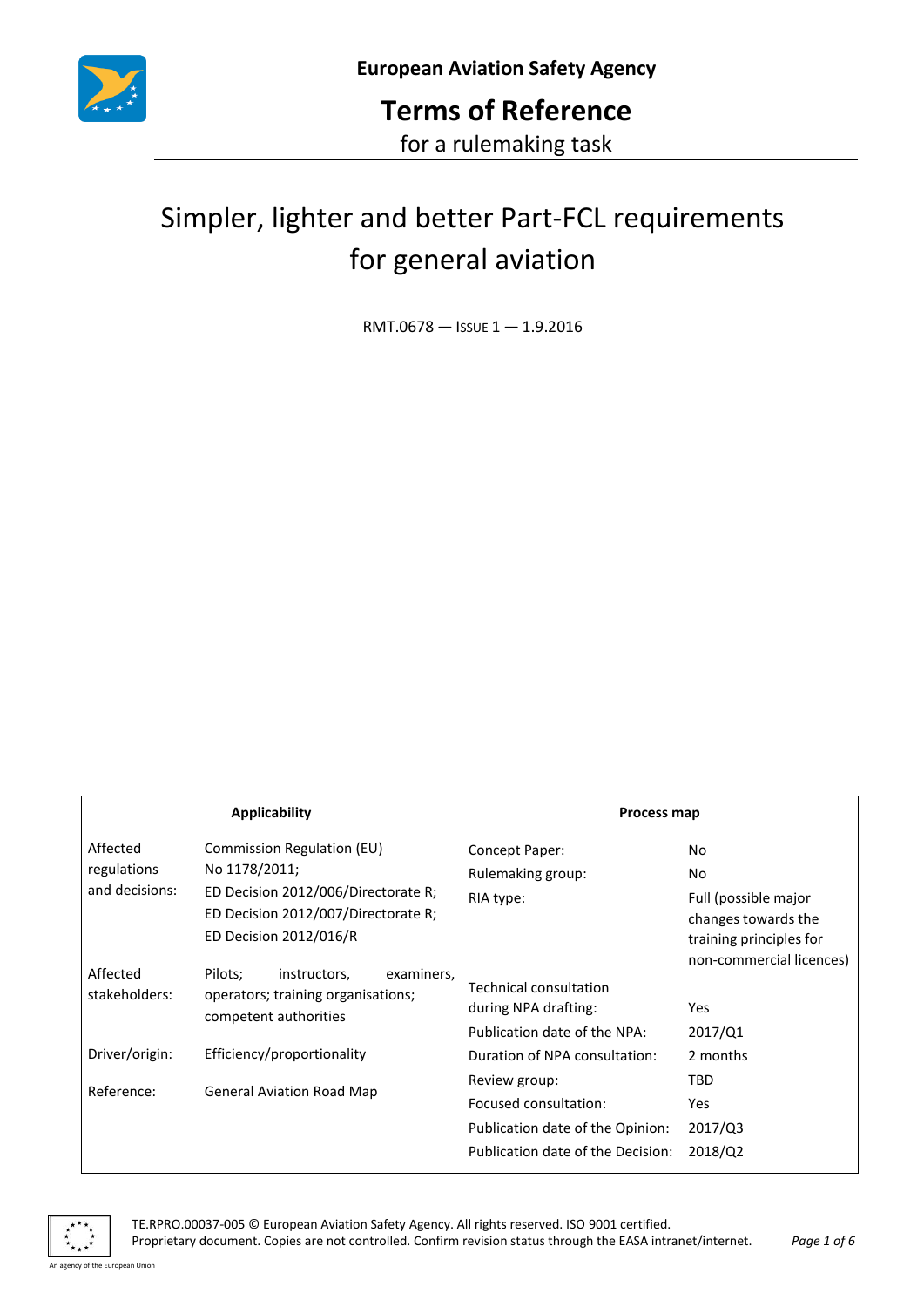## **1. Issue and reasoning for regulatory change**

The major goal of the European Aviation Safety Agency's (hereinafter referred as the 'Agency') General Aviation (GA) Road Map<sup>1</sup> is to work towards simpler, lighter and better regulations for general aviation (GA). During its work, the General Aviation Road Map has identified different parts of Regulation (EU) No 1178/2011 (the 'Aircrew Regulation') to cause problems for GA in such way that either the existing rules do not fully meet the needs of the GA domain in a proportionate way or additional rules are missing to cover particular aspects associated mainly to the GA activities.

One of the major issues raised is that Part-FCL offers flexibility for providing training towards commercial licences and instrument ratings (modular and integrated courses, competency-based training concepts) and, at the same time, training requirements for holders of non-commercial licences and associated ratings consist of rather rigid hours-requirements, not being in line with practical needs in all cases. The introduction of competency-based training in Part-FCL Subpart B and C should therefore be envisaged<sup>2</sup>. At the same time, a step-by-step extension of privileges of an LAPL holder, following respective training modules, should be considered.

Small GA training providers running their business with few instructors and examiners might struggle to always be in compliance with FCL.1005 'Limitation of privileges in case of vested interests'. Overlaping remits for instructors and examiners in a competency-based training environment, if so introduced, would intensify this problematic situation. With these issues in mind, FCL.1005 shoud be revised.

Several other miscellaneous issues were identified by the GA Road Map as well as by a meeting of the LAPL Monitoring Advisory Board in July 2015. Additionally, written requests from competent authorities as well as applications for exemptions in accordance with Article 14 of Regulation (EC) No 216/2008 served as triggers for considering the revision of parts of the regulation. Such issues were related to different class, type and other ratings as well as to language proficiency requirements and the use of FSTDs in training, testing and checking for GA pilots.

For details please refer to the list provided in Chapter 3 of this document.

As all these issues refer to different parts of the regulation and could not be sensibly linked to other rulemaking tasks (RMT), it was decided to list these issues related to aeroplanes, helicopters and airships for starting a separate RMT on these 'other FCL GA issues' while issues related to sailplanes and balloons will be covered by separate RMTs<sup>3</sup>, with which close cooperation is envisaged.

This RMT.0678 'Other FCL GA issues' is part of the Agency's Rulemaking Programme 2016-2020. When drafting this Terms of Reference, it has been decided to change the name into 'Simpler, lighter and better Part-FCL requirements for general aviation' in order to give consideration to the scope of this RMT.

<sup>3</sup> RMT.0654 'Revision of the balloon licencing requirements'; RMT.0701 'Revision of the sailplane licencing requirements'.



1

<sup>1</sup> <https://www.easa.europa.eu/easa-and-you/general-aviation/general-aviation-road-map>

<sup>2</sup> The introduction of competency-based training for LAPL and PPL is planned for RMT.0194 'Extension of competency-based training to all licences and ratings and extension of TEM principle to all licences and ratings'.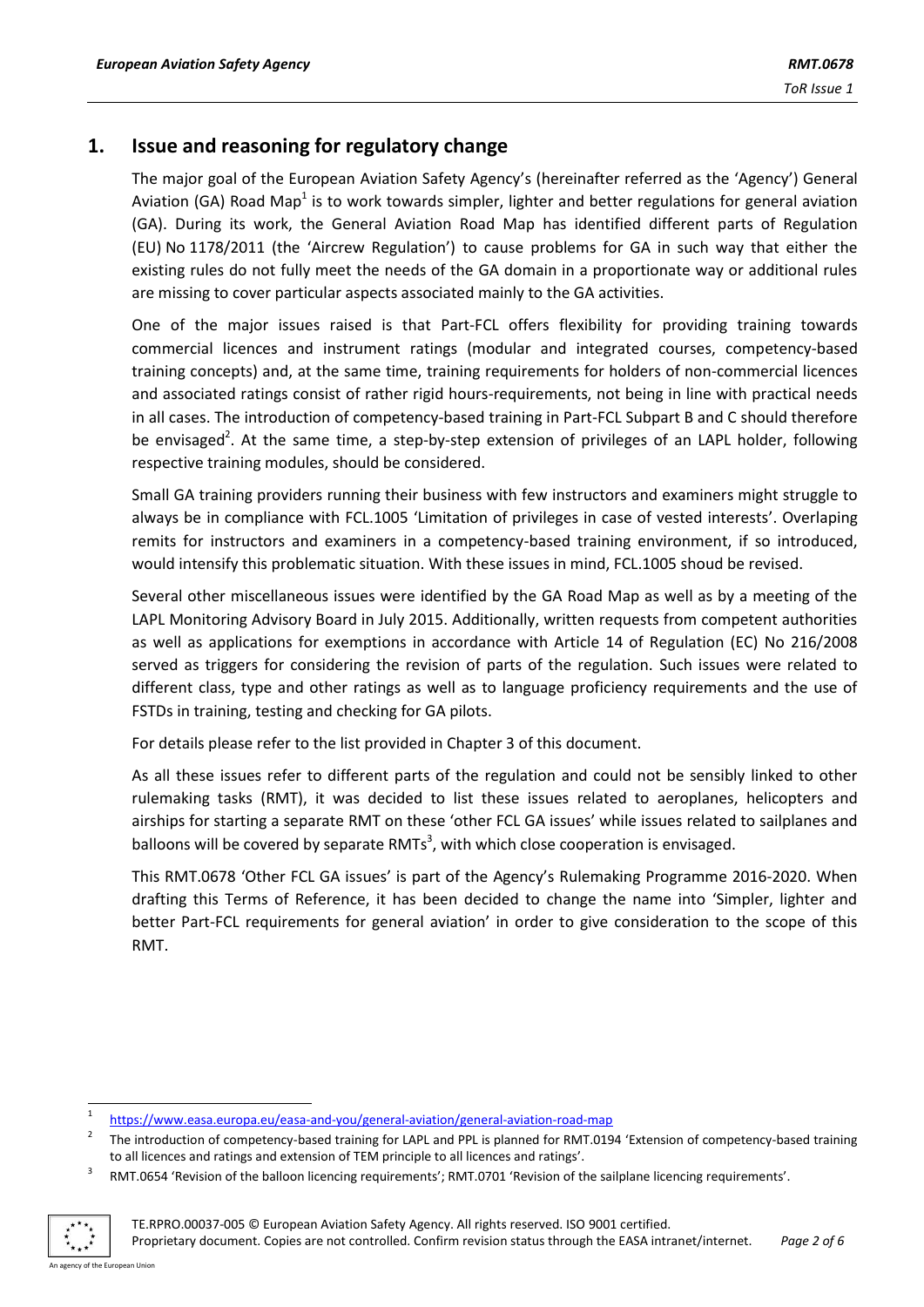# **2. Objectives**

The general objectives of the EU in the field of civil aviation are defined in Article 2 of Regulation (EC) No 216/2008 (hereinafter referred as the 'Basic Regulation'). With regard to the objectives of the GA Road Map to simplify and enhance proportionate rules for the GA, it is sought to adapt or amend the current regulatory framework of Regulation (EU) No 1178/2011 to consider specific GA needs in a better way.

# **3. Activities**

This RMT should be carried out as an Agency task, involving both internal expertise and focused consultation of the GA Road Map Project Team, the LAPL Monitoring Advisory Board, the TeB GA and the STeB GA, as appropriate.

With regard to the issues identified by the GA Road Map, particular provisions in the current Aircrew Regulation as well as associated acceptable means of compliance (AMC) and guidance material (GM) should be reviewed and, if necessary, revised respectively. In addition, new rules and/or AMC and GM should be developed in order to address additional needs so far not taken into account by the current legislation.

During the the analysis of the current legislation and the development of this RMT, the following activities will be considered, taking into account inputs from the GA Road Map and the LAPL Monitoring Advisory Board:

- **I. Review of Part-FCL Subpart B (LAPL) in order to consider to introduce a modular LAPL(A) and LAPL(H) (modular privileges for local flights, carriage of passengers and cross-country flights);**
- **II. Revision of different requirements for the LAPL and the PPL**
	- a) Review and possible revision of the theory syllabus for LAPL and PPL (AMC1 FCL.115; FCL.120 / AMC1 FCL.210; FCL.215);
	- b) Review and possible revision (alignment) of revalidation/recency requirements for LAPL and PPL;
	- c) Review and possible revision of FCL.135.A regarding the term 'class and variant';
	- d) Review and possible revision of the provisions on how to 'upgrade' from an LAPL to a PPL in order to ensure that only PPL training elements not contained in the LAPL syllabus will be part of the upgrading training;
	- e) FCL.110.A(c) revision of the crediting provisions and/or development of associated AMC/GM to provide details on possible creditings;
	- f) Review and possible revision of the provisions on crediting of theoretical knowledge examination in Part-FCL Appendix 1 with regard to LAPL;
	- g) Development of rules to ensure application of operational suitability data (OSD) and mandatory training elements established in accordance with Regulation (EU) No 748/2012 (Part-21) to training towards LAPL;
	- h) Review and possible revision of FCL.135.H. on extending the privileges of a holder of an LAPL(H) to further helicopter types;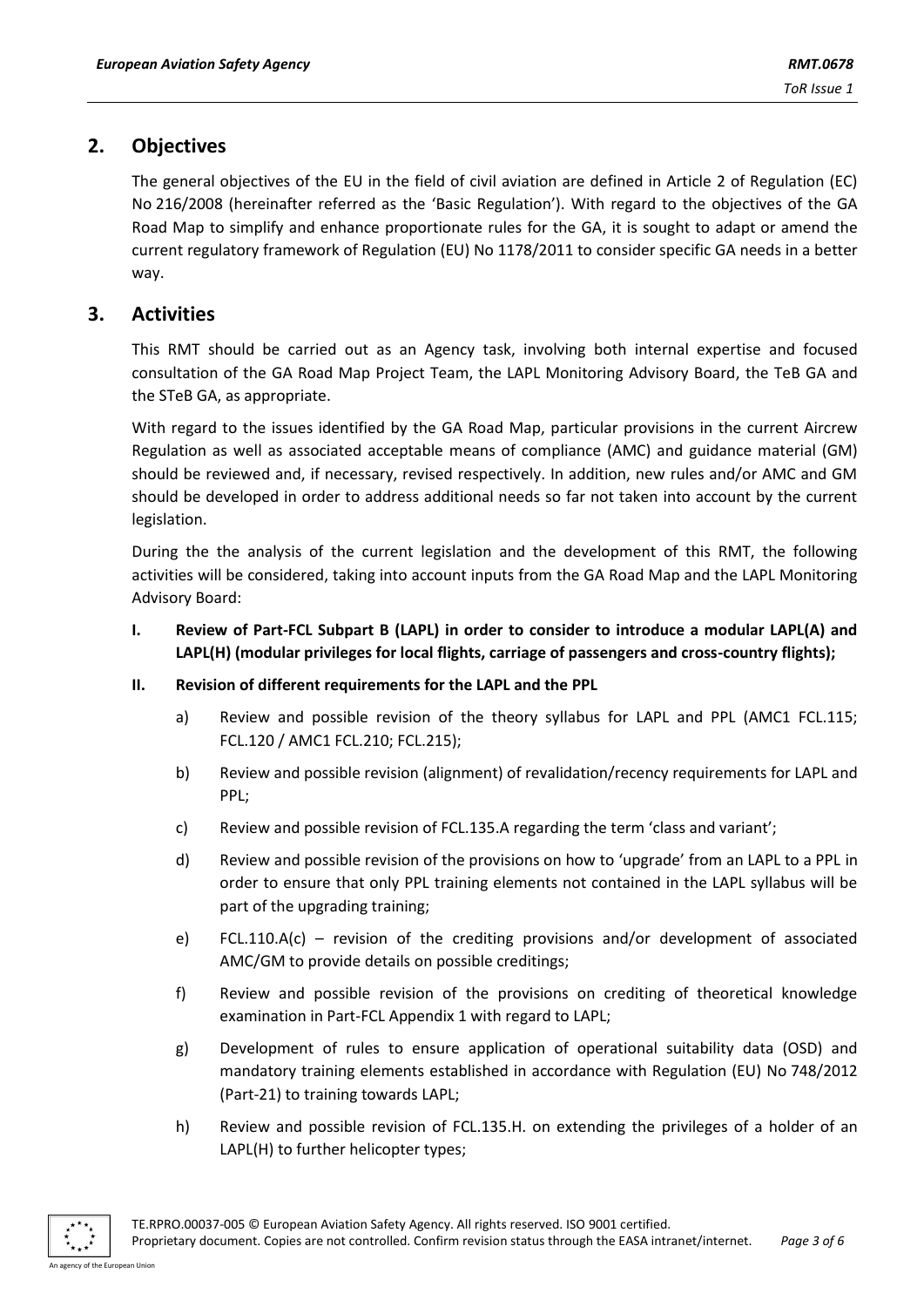- i) Development of rules to allow LAPL holders to obtain privileges for aeroplanes representing the SEP (sea) class;
- j) Review and possible revision of FCL.105.A (b) for considering previous experience as PIC for LAPL holders seeking for the privileges to carry passengers;
- **III. Revision of requirements for class ratings and privileges in order to cover new propulsion concepts;**
- **IV. Revision of the provisions for revalidation and renewal of class and type ratings in order to properly address amphibious aircraft;**
- **V. Review of the provisions on language proficiency (FCL.055 and associated AMC and GM) for considering relief for GA pilots when flying across Europe;**
- **VI. Consideration of development of rules to foresee appropriate effects on licences in case of decrease of medical fitness;**
- **VII. Touring Motor Glider (TMG)**
	- a) Review and possible revision of the definition of a TMG;
	- b) Development of further crediting provisions for holders of both aeroplane and sailplane licences including TMG privileges;
- **VIII. Review and possible revision of the provisions for the aerobatic rating (FCL.800), the towing rating (FCL.805), the night rating (FCL.810) and the mountain rating (FCL.815) in order to have respective privileges endorsed in pilot's logbooks by instructors instead of licence endorsements by the competent authority;**
- **IX. Mountain rating**
	- a) Review and possible revision of the provisions for the mountain rating (FCL.815) in order to introduce a restricted mountain rating (focused training on particular landing sites followed by the issue of a mountain rating restricted to those sites);
	- b) Evaluation whether the skill test (FCL.815 (c)) could be deleted so that (likewise with the aerobatic rating, the towing rating and the night rating) the completion of the course would entitle a pilot to apply for the mountain rating;
	- c) Development of a mountain rating for helicopter pilots;
	- d) Review and possible revision of the provisions for the mountain rating instructor (Part-FCL Subpart J Section 10);
- **X. Review and possible revision of FCL.820 and associated AMC and GM in order to make the flight test rating proportionate to GA needs;**
- **XI. Development of a 'light aircraft flight instructor (LAFI) certificate' to ease the access to instructor certificates for providing LAPL training only (to be coordinated with RMT.0596<sup>4</sup> );**
- **XII. Review and possible revision of the rules on examiner's vested interests (FCL.1005) with regard to its proportionality for GA, e.g. small private flying clubs;**

TE.RPRO.00037-005 © European Aviation Safety Agency. All rights reserved. ISO 9001 certified. Proprietary document. Copies are not controlled. Confirm revision status through the EASA intranet/internet. *Page 4 of 6*

 $\frac{1}{4}$ RMT.0596 'Review of provisions for examiners and instructors (Subpart J & K of Part-FCL)'.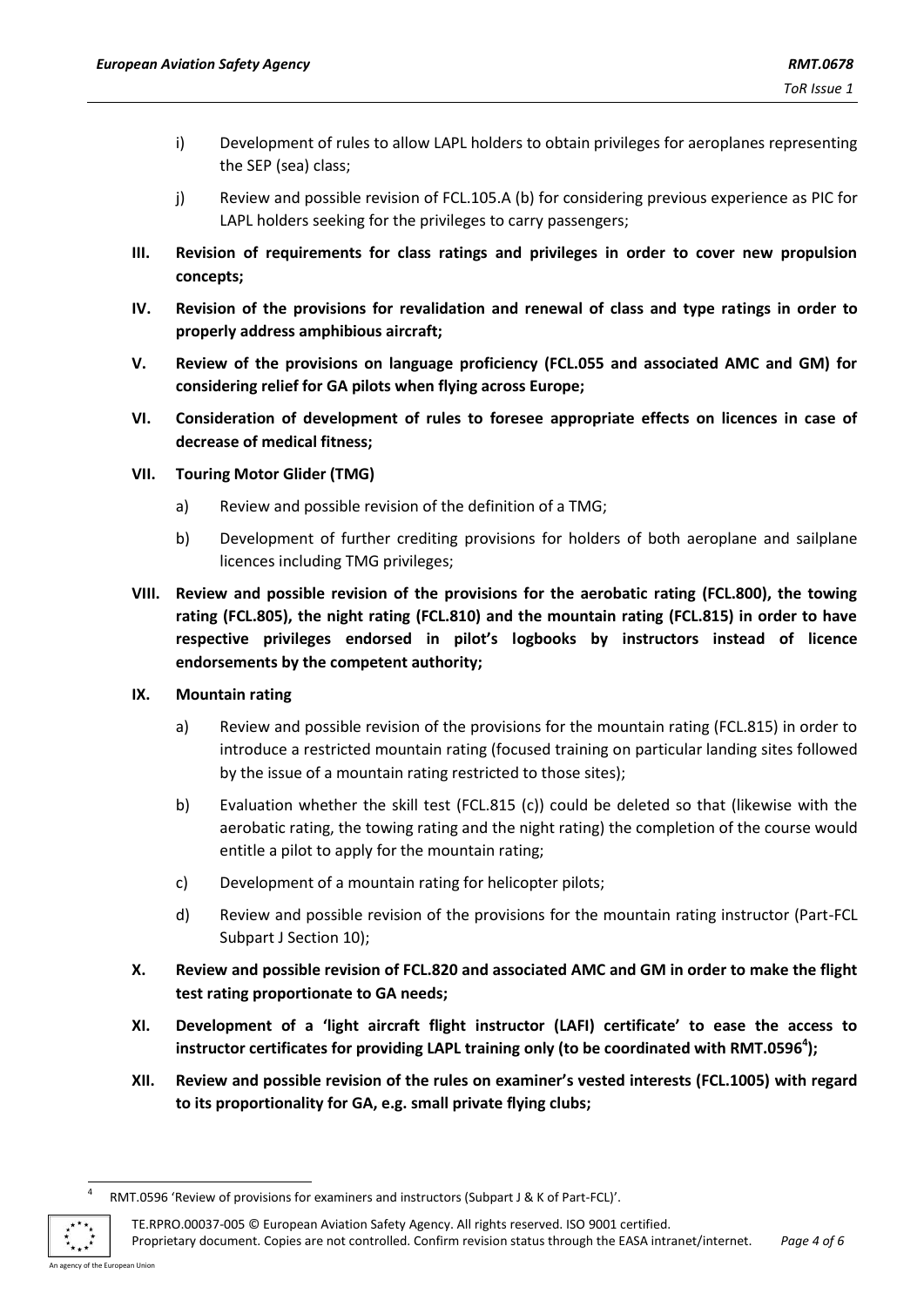- **XIII. Review of the provisions regarding the use of FSTDs for training, testing and checking including coordination with RMT.0196<sup>5</sup> to ensure a consistent approach;**
- **XIV. Any other relevant GA-related issue detected during the work on this RMT including coordination with other RMTs to ensure a consistent approach, as necessary.**

As some of the above-mentioned activities (especially I, V, XI and XIII) are expected to have a major impact on the domain of training towards non-commercial licences, a full regulatory impact assessment (RIA) may be needed for this RMT.

### **4. Deliverables**

The planned deliverables of this RMT will be the following:

- An NPA to propose amendmends and additions to the Aircrew Regulation in order to address the issues listed in Chapter 3 of this document, as appropriate;
- An Opinion, based on the NPA and the outcome of the consultation period, amending regulation the Aircrew Regulation;
- Decisions containing the associated (new or amended) AMC and GM related to the amendements to the Aircrew Regulation.

## **5. Interface issues**

As partially mentioned in Chapter 3 already, the work on this RMT will be subject to cooperation and coordination, as necessary, with the following other RMTs:

- RMT.0194 'Extension of competency-based training to all licences and ratings and extension of TEM principle to all licences and ratings';
- RMT.0188 'Update of EASA FCL implementing rules';
- RMT.0196 'Update of flight simulation training devices requirements';
- RMT.0596 'Review of provisions for examiners and instructors (Subpart J & K of Part-FCL)';
- RMT.0654 'Revision of the balloon licencing requirements';
- RMT.0677 'Easier access of General Aviation (GA) pilots to instrument flight rules (IFR) flying';
- RMT.0701 'Revision of the sailplane licencing requirements';
- Other RMTs, if coordination is identified to be necessary during the work on this RMT.

# **6. Focused consultation**

A final draft of the deliverables of this RMT as defined in Chapter 4 should be presented to the following bodies for the purpose of a focused consultation:

- GA Road Map Project Team;
- LAPL Monitoring Advisory Board;
- TeB GA;
- STeB GA.

TE.RPRO.00037-005 © European Aviation Safety Agency. All rights reserved. ISO 9001 certified. Proprietary document. Copies are not controlled. Confirm revision status through the EASA intranet/internet. *Page 5 of 6*

<sup>-&</sup>lt;br>5 RMT.0196 'Update of flight simulation training devices requirements'.